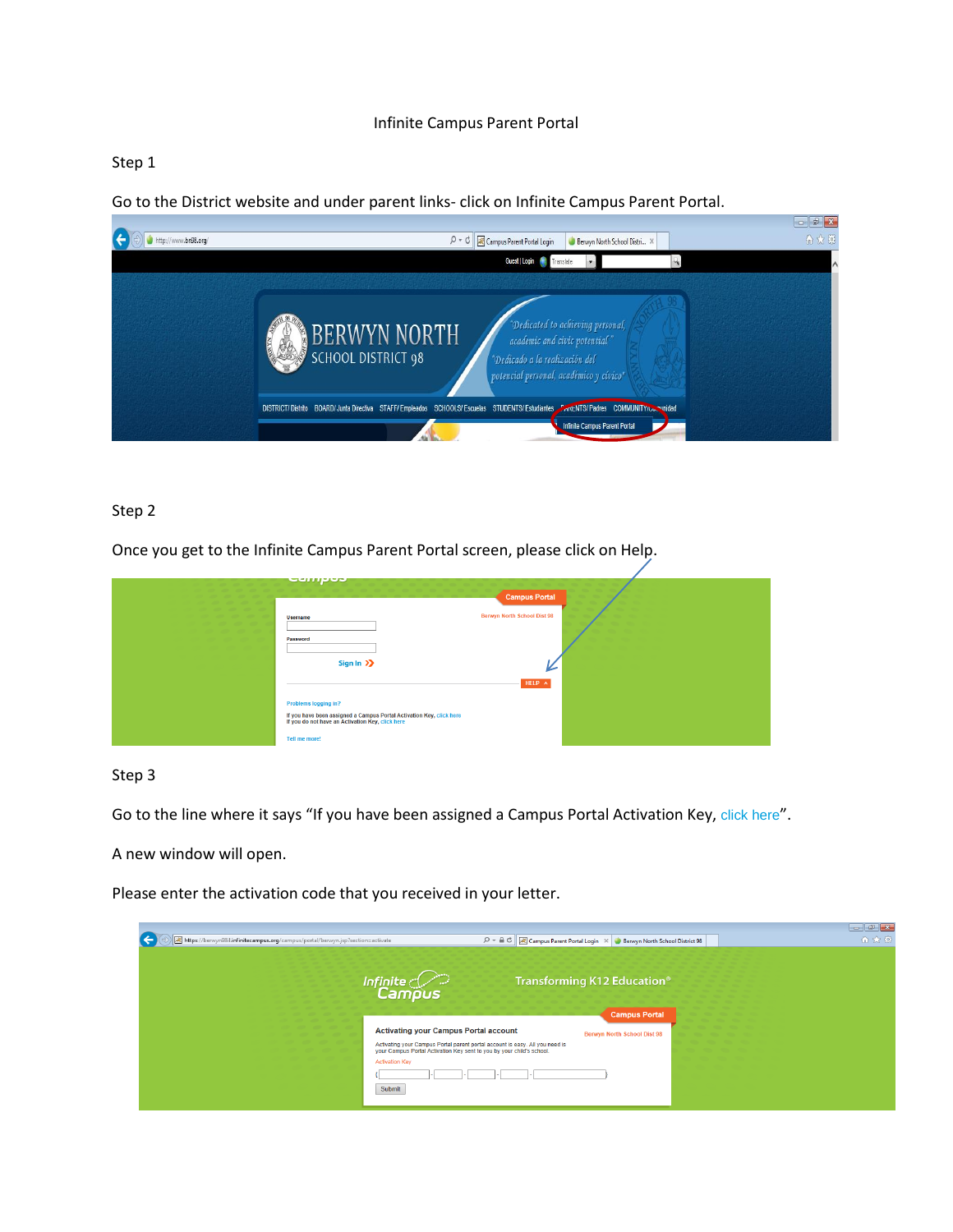Create a username and password.

Then verify your password below.

| <b>Campus Portal</b>                                                                                                                                                                   |  |
|----------------------------------------------------------------------------------------------------------------------------------------------------------------------------------------|--|
| Berwyn North School Dist 98<br><b>Campus Portal account creation successful!</b>                                                                                                       |  |
| Welcome Patricia Gonzalez, you are now ready to create your Campus Portal account. You must enter a user<br>name and password that you will use to access Campus Portal in the future. |  |
| <b>Username</b>                                                                                                                                                                        |  |
| Password<br>0%                                                                                                                                                                         |  |
| <b>Verify Password</b>                                                                                                                                                                 |  |
| <b>Create Account</b>                                                                                                                                                                  |  |
|                                                                                                                                                                                        |  |

## Step 5

Once you are logged in this is the screen that you will see.

### **ATTA**

| <b>Jacob</b>          | District Notices - 0 messages                                                                  |                             |
|-----------------------|------------------------------------------------------------------------------------------------|-----------------------------|
| Calendar              | <b>School Notices - 0 messages</b>                                                             |                             |
| <b>Schedule</b>       |                                                                                                |                             |
| <b>Attendance</b>     | $\triangleright$ Inbox - 0 messages                                                            |                             |
| <b>Grades</b>         | <b>Go Mobile - Need Your District ID?</b>                                                      |                             |
| <b>Reports</b>        |                                                                                                | <b>Get Your District ID</b> |
| <b>Family</b>         | amazon<br>GET IT ON<br>Available at<br>Available on the<br>App Store<br>Google play<br>amazona |                             |
| <b>Messages</b>       |                                                                                                |                             |
| Lincoln Middle School |                                                                                                |                             |

# Step 6

To view your students' assignments and grades, go to the Calendar day and click on the A+ icon.

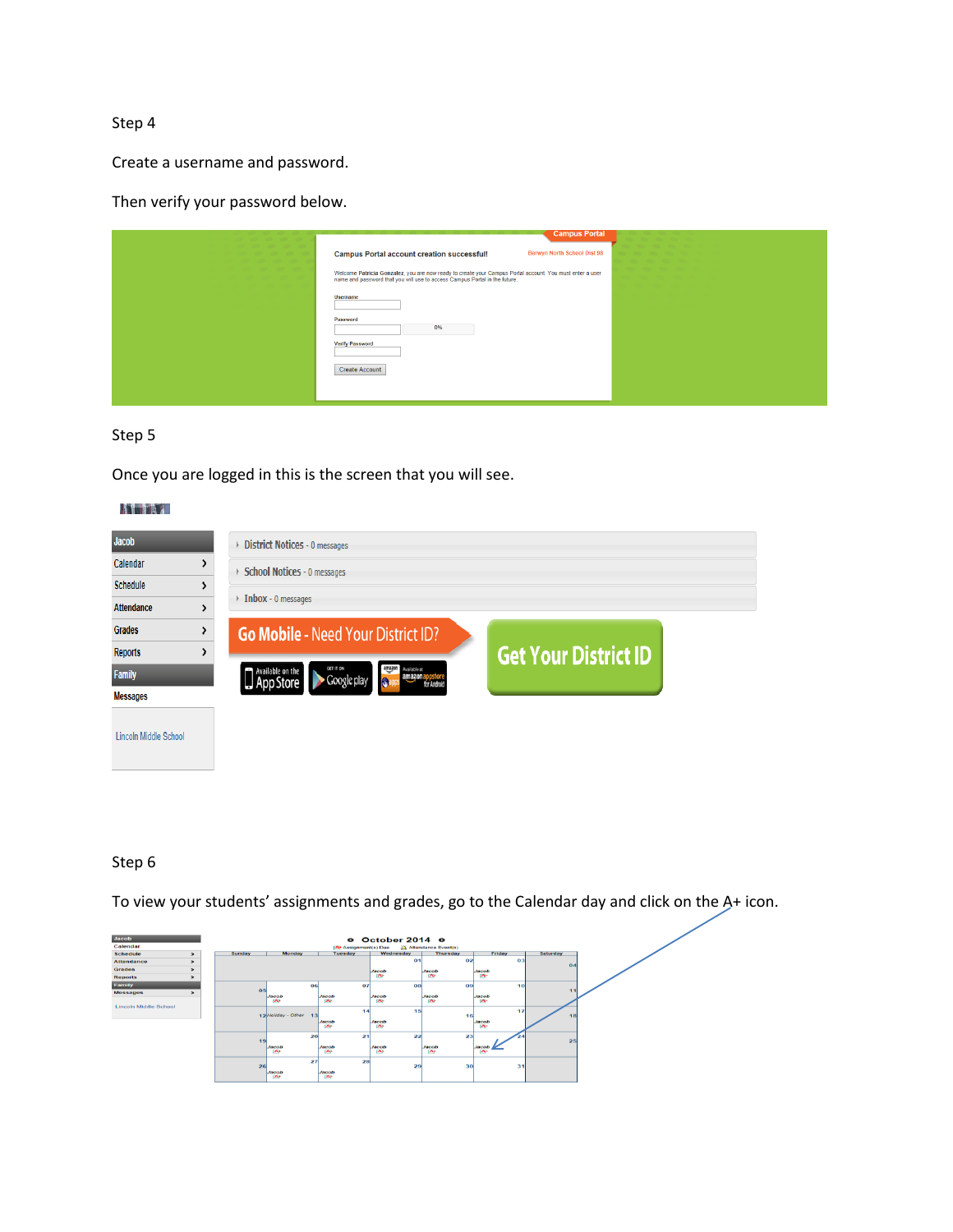You will see by class the assignments and scores for that day only.

| <b>Jacob</b>          |               |                      | Jacob's Assignments and Activities for 10/01/2014 |                              |                |
|-----------------------|---------------|----------------------|---------------------------------------------------|------------------------------|----------------|
| Calendar              | $\rightarrow$ |                      |                                                   |                              |                |
| <b>Schedule</b>       | >             |                      | 7ELA-G-11 English Language Arts 7                 |                              |                |
| <b>Attendance</b>     | $\rightarrow$ | <b>Assignments</b>   |                                                   |                              |                |
| <b>Grades</b>         | $\rightarrow$ | <b>Name</b>          | Quote of the Week 10/1                            | <b>Total Points Possible</b> | 5              |
| <b>Reports</b>        | $\rightarrow$ | <b>Due Date</b>      | 10/01/2014                                        | Score                        |                |
| Family                |               | <b>Date Assigned</b> | 09/29/2014                                        | <b>Comments</b>              |                |
| <b>Messages</b>       | $\rightarrow$ | <b>Name</b>          | Quote of the Week 10/1                            | <b>Total Points Possible</b> | 5              |
| Lincoln Middle School |               | <b>Due Date</b>      | 10/01/2014                                        | <b>Score</b>                 | 4              |
|                       |               | <b>Date Assigned</b> | 09/29/2014                                        | <b>Comments</b>              |                |
|                       |               | <b>Name</b>          | Quote of the Week Presentation October            | <b>Total Points Possible</b> | 9              |
|                       |               | <b>Due Date</b>      | 10/01/2014                                        | Score                        |                |
|                       |               | <b>Date Assigned</b> | 10/01/2014                                        | <b>Comments</b>              |                |
|                       |               |                      |                                                   |                              |                |
|                       |               | Name                 | Quote of the Week Presentation October            | <b>Total Points Possible</b> | 9              |
|                       |               | <b>Due Date</b>      | 10/01/2014                                        | <b>Score</b>                 | $\overline{7}$ |
|                       |               | <b>Date Assigned</b> | 10/01/2014                                        | <b>Comments</b>              |                |
|                       |               |                      | 7SS-G-6 Social Studies 7                          |                              |                |
|                       |               | <b>Assignments</b>   |                                                   |                              |                |
|                       |               | <b>Name</b>          | My Brother Sam Is Dead quiz on chapters 1-6       | <b>Total Points Possible</b> | 100            |
|                       |               | <b>Due Date</b>      | 10/01/2014                                        | Score                        | 63             |
|                       |               | <b>Date Assigned</b> | 10/01/2014                                        | <b>Comments</b>              |                |

# Step 8

To see a more detailed view with the grades and assignments of each class.

Please go to Schedule and click on Class Name for current Assignments and Scores.

| Jacob                 |               | <b>Course Schedule</b>                                                                        |                                                                       |
|-----------------------|---------------|-----------------------------------------------------------------------------------------------|-----------------------------------------------------------------------|
| Calendar              |               |                                                                                               |                                                                       |
| <b>Schedule</b>       |               | - Click on Class Name for Current Assignments and Scores<br>= Click on Teacher Name for Email |                                                                       |
| <b>Attendance</b>     | >             | Term O1<br>(08/27/14-10/24/14)                                                                | Term Q <sub>2</sub><br>$(10/27/14 - 01/16/15)$                        |
| Grades                | $\rightarrow$ | 7 SS-G-6 Social Studies 7                                                                     | 75S-G-6 Social Studies 7                                              |
| <b>Reports</b>        | >             | BARTH, CAROL A, Team: 7-C<br>Rm: 205                                                          | BARTH, CAROL A, Team: 7-C<br>Rm: 205                                  |
| <b>Family</b>         |               |                                                                                               | 77ELA-G-11 English Language Arts 7 27ELA-G-11 English Language Arts 7 |
| <b>Messages</b>       | $\mathbf{r}$  | BRUTON III, JAMES J, Team: 7-C<br>Rm: 309                                                     | BRUTON III, JAMES J, Team: 7-C<br>Rm: 309                             |
|                       |               | <b>77PE-A-2 PE 7A</b>                                                                         | <b>7PE-C-5 PE 7C</b>                                                  |
| Lincoln Middle School |               | SZYCHLINSKI, JR, JON A<br>Rm: East Gym                                                        | SZYCHLINSKI, JR, JON A<br>Rm: East Gym                                |
|                       |               | 77 SPTH-4 Speech & Theater 7                                                                  | <b>7ART-6 Art 7</b>                                                   |
|                       |               | STRISKA, F. HOLLY<br>Rm: 115                                                                  | WHITE, CHRISTIE M<br>Rm: B104                                         |
|                       |               | 77PS-13 Period Success 7                                                                      | <b>Z7PS-13 Period Success 7</b>                                       |
|                       |               | BARTH, CAROL A, Team: 7-C<br>Rm: 205                                                          | BARTH, CAROL A, Team: 7-C<br>Rm: 205                                  |
|                       |               | <b>7LUNCH-2 LUNCH 7</b>                                                                       | <b>7LUNCH-2 LUNCH 7</b>                                               |
|                       |               | <b>Rm: Commons</b>                                                                            | <b>Rm: Commons</b>                                                    |
|                       |               | 7MTH-G-12 Math 7                                                                              | 7MTH-G-12 Math 7                                                      |
|                       |               | KRYSA, MEGANN R, Team: 7-C<br>Rm: 307                                                         | KRYSA, MEGANN R, Team: 7-C<br>Rm: 307                                 |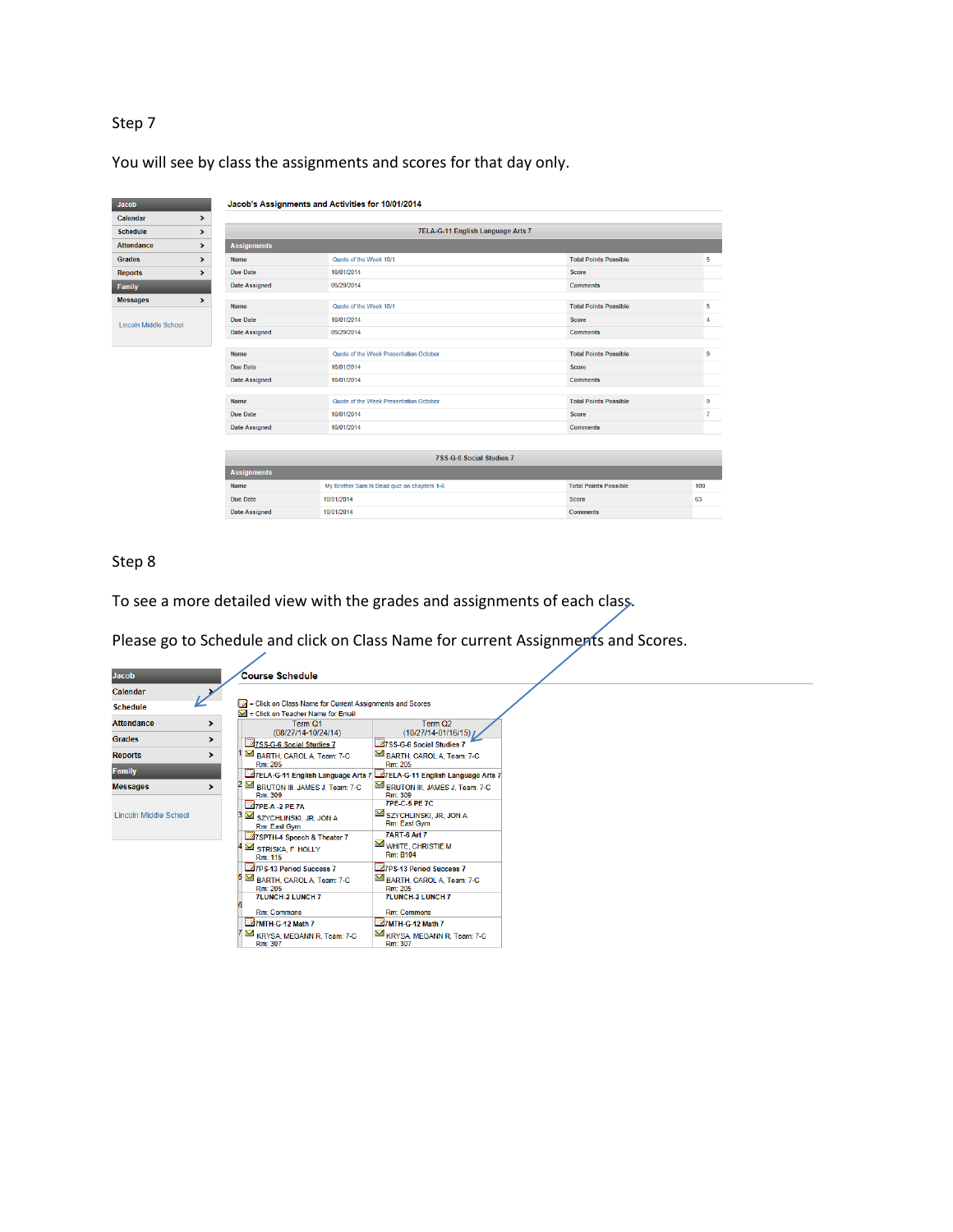This is an example of what you will see broken down by the active Quarter.



### Step 10

To see the Attendance of your student, please click on Attendance.

This will give you a breakdown of total days absent or tardy.

| Jacob                        |               | <b>Attendance</b>                                                       |                      |                        |                             |                |              |                                |                                     |    |       |                            |                |                |                |    |                       |                |    |               |          |                |
|------------------------------|---------------|-------------------------------------------------------------------------|----------------------|------------------------|-----------------------------|----------------|--------------|--------------------------------|-------------------------------------|----|-------|----------------------------|----------------|----------------|----------------|----|-----------------------|----------------|----|---------------|----------|----------------|
| Calendar                     | $\rightarrow$ |                                                                         |                      |                        |                             |                |              |                                |                                     |    |       |                            |                |                |                |    |                       |                |    |               |          |                |
| <b>Schedule</b>              | $\rightarrow$ | $\bullet$                                                               |                      | October 2014           |                             |                |              |                                |                                     |    |       | <b>November 2014</b>       |                |                |                |    |                       |                |    | December 2014 |          | $\bullet$      |
| <b>Attendance</b>            |               |                                                                         | Su Mo Tu We Th Fr Sa |                        |                             |                |              |                                |                                     |    |       | Su Mo Tu We Th Fr Sa       |                |                |                |    | Su Mo Tu We Th Fr Sa  |                |    |               |          |                |
| <b>Grades</b>                | >             |                                                                         |                      |                        | $\mathbf{1}$                | $\overline{2}$ | $\mathbf{3}$ | $\overline{4}$                 |                                     |    |       |                            |                |                |                |    | $\mathbf{1}$          | $\overline{2}$ | 3  | 4             | 5        | 6              |
| <b>Reports</b>               | $\lambda$     | 5                                                                       | 6                    | $\overline{7}$         | 8                           | $\overline{9}$ | 10           | 11                             | $\overline{2}$                      | R  | 4     | 5                          | 6              | $\overline{7}$ | R              | 7  | 8                     | $\overline{9}$ | 10 | 11            | 12       | 13             |
| Family                       |               | 12                                                                      | 13                   | 14                     | 15                          | 16             | 17           | 18                             | 9                                   | 10 | 11    | 12                         | 13             | 14             | 15             | 14 | 15                    | 16             | 17 | 18            | 19       | 20             |
| <b>Messages</b>              | $\rightarrow$ | 19                                                                      | 20                   | 21                     | 22                          | 23             | 24 25        |                                | 16                                  | 17 | 18    | 19                         | 20             | 21             | 22             | 21 | 22                    | 23             | 24 |               | 25 26 27 |                |
|                              |               | 26                                                                      | 27                   | 28                     |                             | 29 30          | 31           |                                | 23                                  |    | 24 25 |                            |                | 26 27 28 29    |                |    | 28 29 30              |                | 31 |               |          |                |
|                              |               |                                                                         |                      |                        |                             |                |              |                                | 30                                  |    |       |                            |                |                |                |    |                       |                |    |               |          |                |
| <b>Lincoln Middle School</b> |               | Dates that are highlighted can be clicked to view daily period details. | Course               |                        | Period                      | Dav            |              | Term                           |                                     |    |       |                            |                |                | <b>Excused</b> |    | <b>Unexcused</b>      |                |    |               |          | Exempt Unknown |
|                              |               |                                                                         |                      |                        |                             |                |              |                                | <b>Attendance Summary by Course</b> |    |       |                            |                |                |                |    |                       |                |    |               |          |                |
|                              |               |                                                                         |                      |                        |                             | Course         |              |                                |                                     |    |       |                            | <b>Teacher</b> |                |                |    | <b>Periods Absent</b> |                |    | <b>Tardy</b>  |          |                |
|                              |               |                                                                         | ٠                    |                        |                             |                |              | 7ELA-G English Language Arts 7 |                                     |    |       | <b>BRUTON III, JAMES J</b> |                |                |                |    |                       | 1              |    | $\bf{0}$      |          |                |
|                              |               |                                                                         | ٠                    |                        | 7MTH-G Math 7               |                |              |                                |                                     |    |       | <b>KRYSA, MEGANN R</b>     |                |                |                |    |                       | 1              |    | $\bf{0}$      |          |                |
|                              |               |                                                                         | ٠                    |                        | 7PE-A PE 7A                 |                |              |                                |                                     |    |       | SZYCHLINSKI, JR, JON A     |                |                |                |    |                       | 1              |    | $\bf{0}$      |          |                |
|                              |               |                                                                         | ٠                    |                        | <b>7PS Period Success 7</b> |                |              |                                |                                     |    |       | <b>BARTH, CAROL A</b>      |                |                |                |    |                       | 1              |    | $\bf{0}$      |          |                |
|                              |               |                                                                         | ٠                    |                        | 7SPTH Speech & Theater 7    |                |              |                                |                                     |    |       | STRISKA, F. HOLLY          |                |                |                |    |                       | 1              |    | $\mathbf{0}$  |          |                |
|                              |               |                                                                         | ٠                    | 7SS-G Social Studies 7 |                             |                |              |                                |                                     |    |       | <b>BARTH, CAROL A</b>      |                |                |                |    |                       | 1              |    | $\bf{0}$      |          |                |